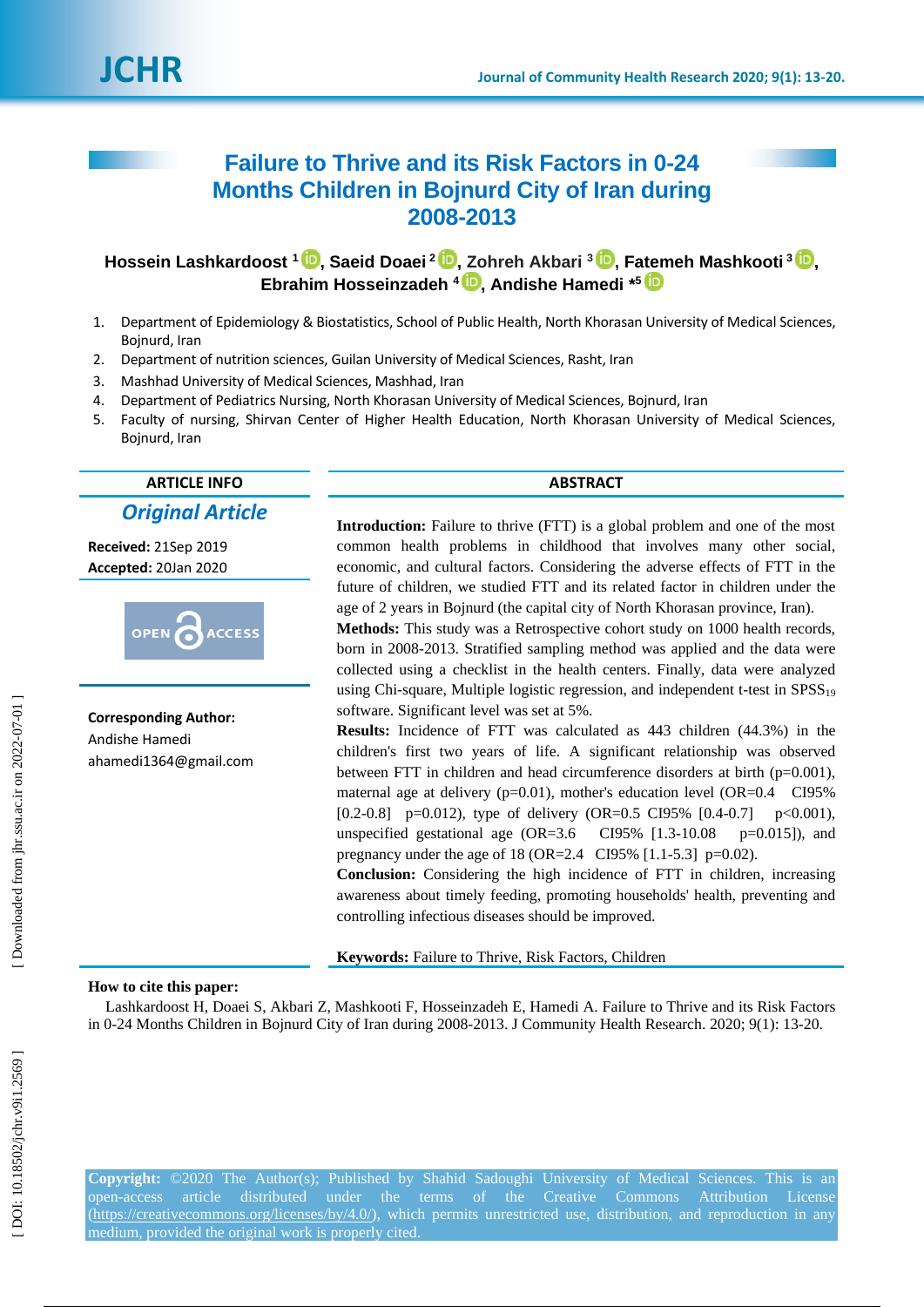### **Introduction**

Failure to thrive (FTT) is a global problem and one of the most common health problems in childhood that involve s many other social, economic , and cultural factors ( 1 ). In fact, FTT is associated with an inadequate physical growth or inability to maintain the desired growth rate over time in children (2). In developing countries, FTT causes disrupt in children's weight gain, mental development, mental health , and defense against infection. According to WHO, more than 30% of children under the age of 5 year s suffer from FTT, of which 80% have stunting and 20% are underweight ( 3, 4 ).

According to the related studies, the prevalence of FTT in third world countries is higher than other part s of the world. In most of these countries, the physical growth of children is lower than the international standard. In our country 16.3% of girls, 15% of boys , and totally 15.7% of children are underweight and 18.4% of girls, 19.5% of boys , and totally 18.9% of children are stunting ( 5 ). In Iran, the most prevalent age s of FTT and stunting are in 6-12 and 12-24 months, respectively. The former is the time of initiating supplementary feeding ( 6 ). Low birth weight increases with age, so that at 2 years of age it reaches a peak of 13.8% (3).

One of the most important causes of FTT is deprivation of the baby from breast feeding, early or late start of the supplementary feeding, not giving enough food to the child, child illness, emotional and psychological problems, non compliance with health issues , and use of unhealthy water(7).

The studies showed that 46% of the FTT were due to non -specific causes (poverty and lack of access to inadequate food, low parenting education) and 26% of the cases were due to organ causes ( 5 ). Obviously, identifying risk factors is possible by monitoring the growth of children. Growth monitoring is one of the most important sources of information to diagnose FTT and malnutrition in children.

Moreover, FTT is usually a very slow process, not recognizable by families. Along with the above -mentioned issues , adverse effects of future growth disorder in children, include possible mortality, increased related diseases, reduced learning ability , and reduced mental and physical capacity . Considering few studies on the risk factors of FTT conducted in Iran, we decided to examine FTT in children under 2 years of age and its effective factors in the city of Bojnurd.

### **Methods**

**Study design:** The present research was a retrospective cohort study on 1000 health records. The target population was children who were born in Bojnurd City and had health records in the years of 2008 -2013.

### **Sampling and sample size**

Stratified sampling method (based on the year of birth and urban sanitary facility in Bojnurd) was conducted and the quota of each center was determined . Based on simple random sampling, 1000 health records were selected. Sample size was determined as 1000 people according to the results reported by Naderi ( 8 ) considering the expected prevalence of malnutrition at about 5%, 95% confidence level , and accuracy of 0.01.

The inclusion criteria in this research were completeness of the child' health file in terms of the variables under consideration. In the case of incomplete data (due to being illegible, incomplete, confusing, etc.), the following file was used for review.

### **Instrument and data gathering**

The data needed in this study were collected using a checklist derived from maternal and child care records available in health centers. Information collected from this checklist include d the physical growth of children (weight, height, head circumference) over two years. These data of children were extracted from their household health records. The FTT was determined in children whose information with regard to these items was not parallel to or had an ascending trend considering the previous growth curve. Furthermore, information such as demographic characteristics and underlying diseases of the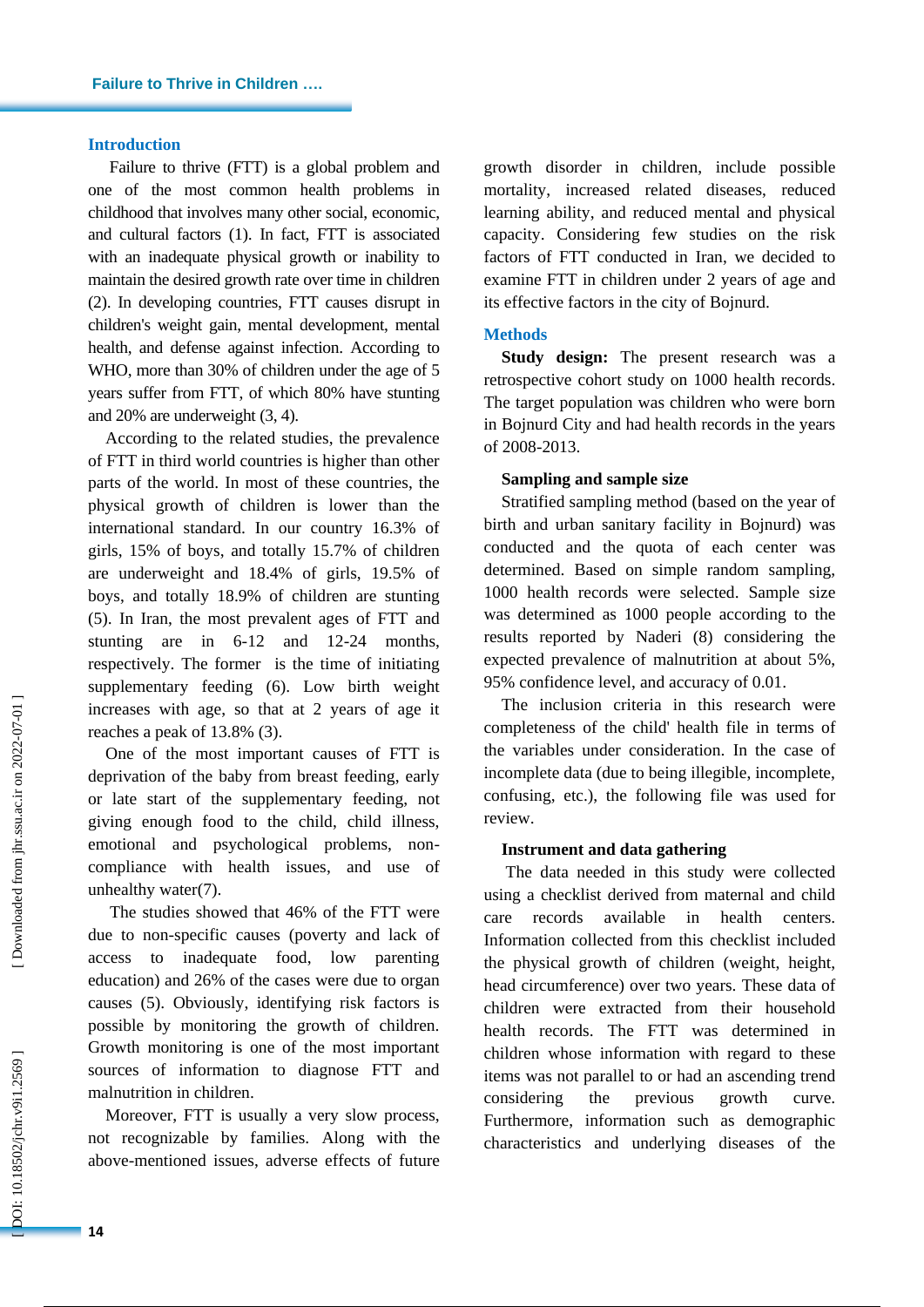mother as well as the previous pregnancy status of mothers were collected . Finally, data were analyzed by Chi-square, Multiple logistic regression, and independent t-test using  $SPSS_{19}$ software . Significant level was considered as 0.05.

### **Results**

In this study, 1000 health records of children were studied; 522 of them were boys (52.2%). The mean and standard deviation of the maternal age at delivery was  $26.8 \pm 5.3$  years. We found that 87.5% of mothers were housewives and 44.3% had undergraduate education. Based on the results, incidence of FTT occurred in 443 children (44.3%) in the first two years of life, while 557 children had no FTT (55.7%). About 146 (15%) children were stunting and 368 (37.5% ) had weight FTT. The relative frequencies of FTT are show n in ` Fig 1.

The highest FTT in 18 months of age was 13.2%, the least FTT 3 -5 after birth was 0.1%, and no abnormality was observed at birth. The relative frequencies of FTT based on the months are represented in Fig. 2.



### **Figure 1.** Relative frequency of Failure to thrive.



**Figure 2.** Relative frequency of Failure to thrive based on Months of the Year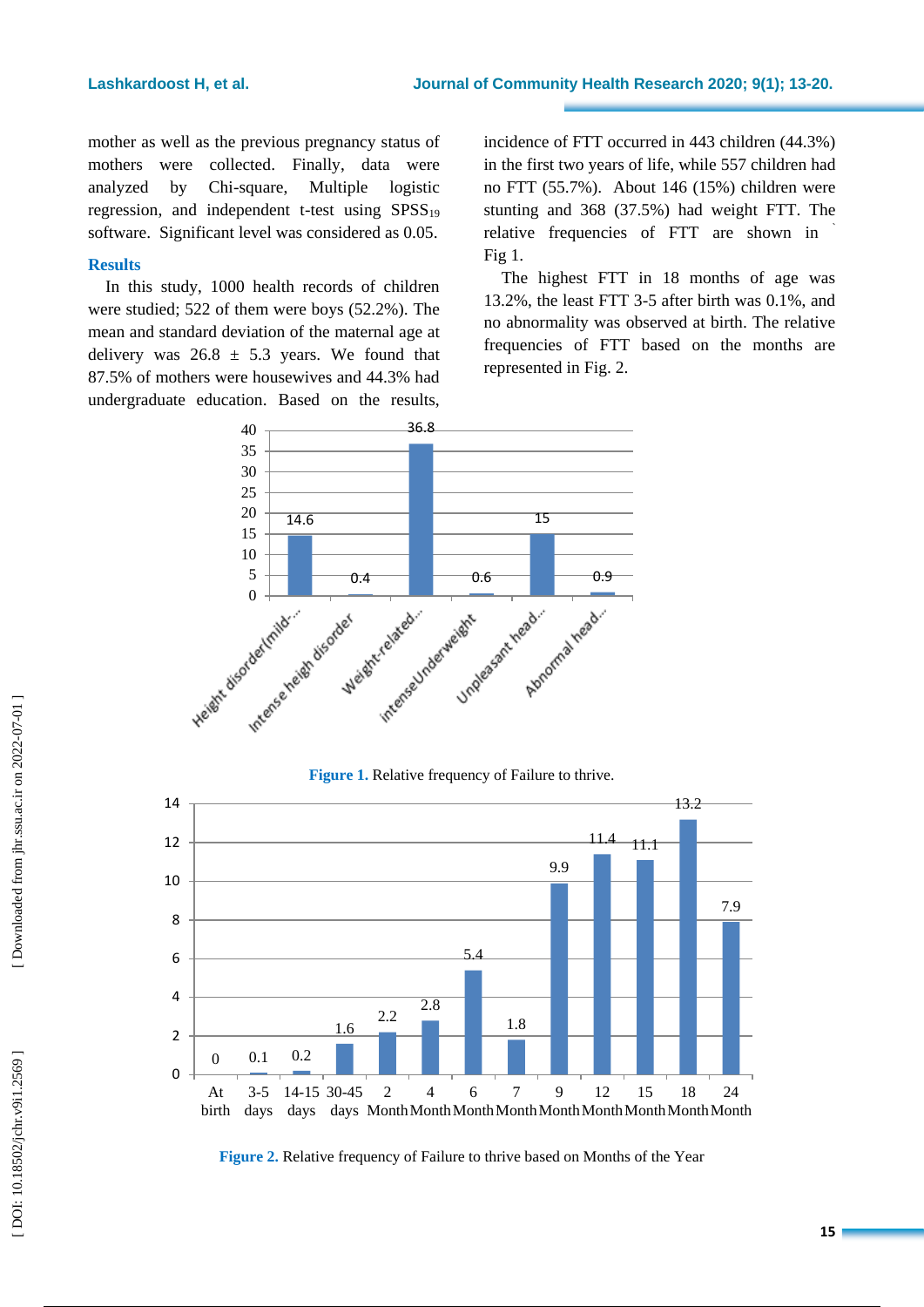The quantitative characteristics of the factors affecting FTT are presented in Table 1.

As show in Table 1, a significant difference was

found between maternal age at delivery and head circumference in children with FTT in two groups (p<0.05).

| <b>Variable</b>                 | of children without FTT<br>$(Mean \pm SD)$ | of children with FTT<br>$(Mean \pm SD)$ | <b>P-value</b> |
|---------------------------------|--------------------------------------------|-----------------------------------------|----------------|
| Birth weight                    | $3.4 \pm 1.6$                              | $3.2 \pm 0.4$                           | 0.06           |
| Height at birth                 | $50.8 + 4.1$                               | $50.5 \pm 3.6$                          | 0.35           |
| Head circumference at birth     | $34.5 \pm 1.6$                             | $30.01 \pm 1.8$                         | $0.001*$       |
| Maternal age at delivery        | $27.2 \pm 5.3$                             | $26.3 \pm 5.3$                          | $0.01*$        |
| Mother BMI                      | $24.8 + 4.3$                               | $25.02+4.6$                             | 0.52           |
| Child birth rank                | $1.8 \pm 0.9$                              | $1.8 + 0.8$                             | 0.58           |
| Time to start auxiliary feeding | $6.2 \pm 0.6$                              | $6.2 \pm 0.6$                           | 0.69           |

**Table 1 .** Characteristics of quantitative variables which affecting Failure to thrive

\*Significant at 0.05% level

\*\*Independent t -test

The FTT was higher in children whose mother's age was under 18 years. Furthermore, FTT was lower in children whose mothers ha d higher education levels. A significant relationship was observed between type of delivery and unspecified

gestational age with FTT in children  $(p<0.05)$ . However, no significant relationship was found between mother's history of previous pregnancy and FTT in children ( p=0.45) (Table 2).

**Table 2 .** Odds ratios and confidence intervals of qualitative variables which affecting Failure to thrive

| <b>Variables</b>                   |                                            | children<br>without<br><b>FTT</b> | children<br>with FTT              | <b>Crude OR</b><br>and 95% CI<br>$* *$ | P-value          | <b>Adjusted OR</b><br>and $95\%$ CI¶ | <b>P-</b><br>value |
|------------------------------------|--------------------------------------------|-----------------------------------|-----------------------------------|----------------------------------------|------------------|--------------------------------------|--------------------|
| Gender                             | Male<br>Female                             | 289(51.9)<br>268(48.1)            | 233(52.5)<br>210(47.5)            | $0.9(0.7-1.2)$                         | 0.84             |                                      |                    |
| Mother's job                       | housewife<br>Employee                      | 480(86.6)<br>77(13.4)             | 398(90.2)<br>45(9.8)              | 1<br>$0.6(0.4-1.03)$                   | 0.07             | 1<br>$0.7(0.44-1.2)$                 | 0.27               |
| Mother's education<br>level        | Illiterate<br>Under<br>diploma<br>Academic | 28(4.8)<br>177(31.9)<br>352(63.3) | 31(7.1)<br>207(46.6)<br>205(46.3) | 1<br>$0.9(0.5-1.7)$<br>$0.4(0.2-0.8)$  | 0.96<br>$0.012*$ | $0.6(0.35-1.1)$<br>$0.6(0.3-1.3)$    | 0.23<br>0.04       |
| Mother's height less<br>than 150cm | No<br>Yes                                  | 538(96.6)<br>19(3.4)              | 430(97.3)<br>13(2.7)              | $0.7(0.3-1.6)$                         | 0.52             |                                      |                    |
| Type of delivery                   | Cesarean<br>Natural                        | 294(52.7)<br>263(47.3)            | 291(65.8)<br>152(34.2)            | 1<br>$0.5(0.4-0.7)$                    | $< 0.001*$       | 1<br>$0.7(0.54-1.02)$                | 0.001              |
| Number of children                 | $\leq=2$<br>$2 - 5$<br>$>=5$               | 414(74.4)<br>133(23.9)<br>10(1.6) | 319(72.3)<br>114(25.7)<br>10(2)   | 1<br>$1.1(0.8-1.4)$<br>$1.2(0.5-3.2)$  | 0.5<br>0.6       |                                      |                    |
| First pregnancy                    | N <sub>o</sub><br>Yes                      | 317(56.9)<br>240(43.1)            | 265(60)<br>178(40)                | 1<br>$0.8(0.6-1.1)$                    | 0.31             |                                      |                    |
| Fifth and above<br>pregnancy       | No<br>Yes                                  | 537(96.4)<br>20(3.6)              | 426(96.2)<br>17(3.8)              | 1<br>$1.07(0.5-2.07)$                  | 0.83             |                                      |                    |
| Pregnancy under the<br>age of 18   | No<br>Yes                                  | 410(98.2)<br>147(1.8)             | 424(95.7)<br>19(4.3)              | $2.4(1.1-5.3)$                         | $0.02*$          | 1<br>$2.1(0.9-4.6)$                  | 0.01               |
| Pregnancy over 35                  | No                                         | 523(93.9)                         | 420(95)                           | 1                                      |                  |                                      |                    |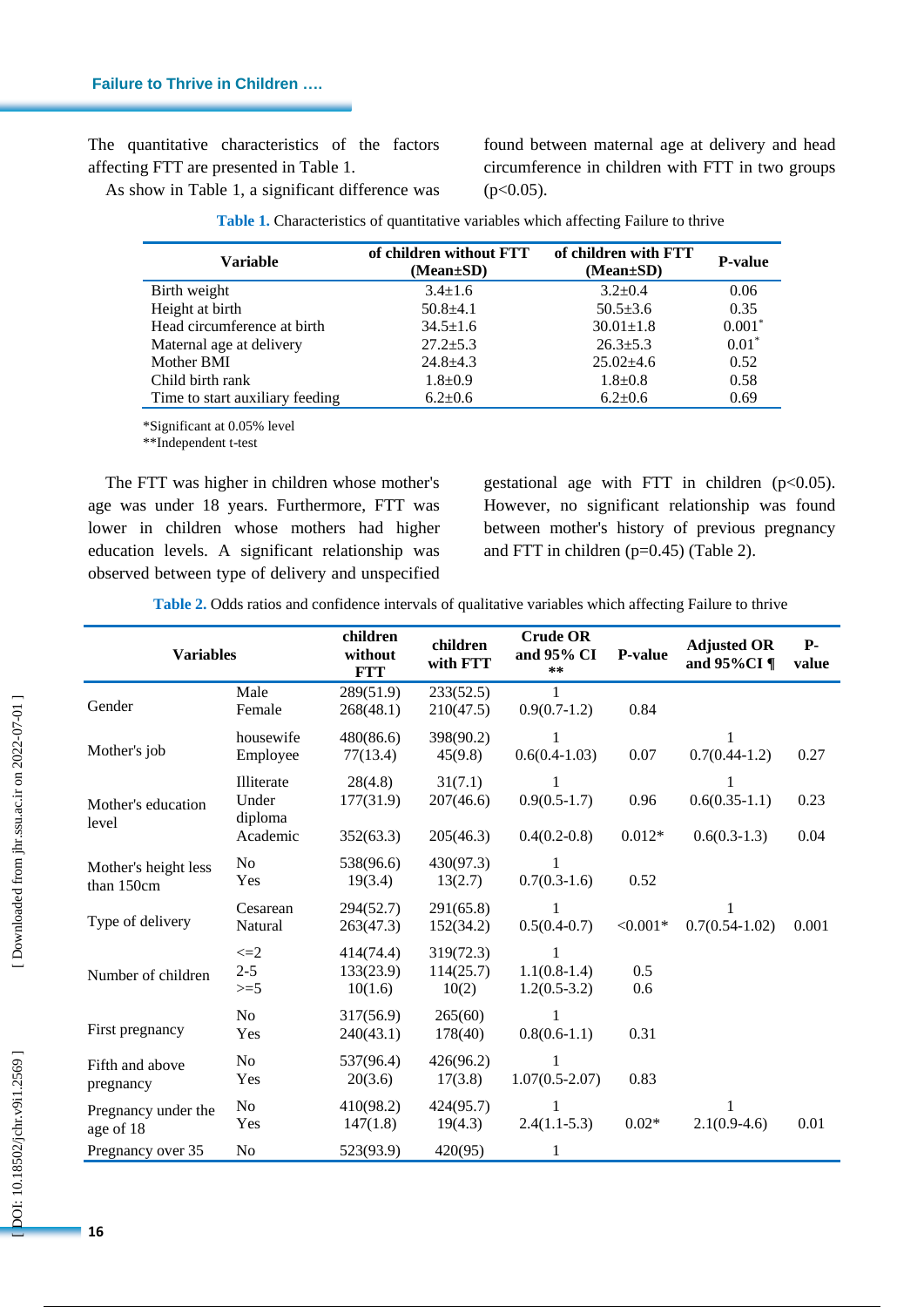| years old                                | Yes                          | 34(6.1)                | 23(5)                  | $0.8(0.4-1.3)$                  | 0.43     |                         |      |
|------------------------------------------|------------------------------|------------------------|------------------------|---------------------------------|----------|-------------------------|------|
| Pregnancy interval<br>less than 3 years  | $\rm No$<br>Yes              | 520(93.4)<br>37(6.6)   | 410(92.8)<br>33(7.2)   | $\mathbf{1}$<br>$1.09(0.6-1.7)$ | 0.71     |                         |      |
| Multidimensional                         | N <sub>o</sub><br>Yes        | 542(97.6)<br>15(2.4)   | 433(97.5)<br>10(2.5)   | 1<br>$1.05(0.4-2.3)$            | 0.89     |                         |      |
| Baby weight less than<br>2500 kg         | N <sub>0</sub><br>Yes        | 546(98)<br>11(2)       | 441(99.5)<br>2(0.5)    | 1<br>$0.2(0.05-1.02)$           | 0.05     | 1<br>$0.2(0.04 - 1.01)$ | 0.23 |
| Baby weight over than<br>4000 kg         | N <sub>0</sub><br>Yes        | 552(99.1)<br>5(0.9)    | 439(99.1)<br>4(0.9)    | 1<br>$1.006(0.2-3.7)$           | 0.99     |                         |      |
|                                          | <b>Breast</b>                | 483(86.7)              | 395(89.2)              | 1                               |          |                         |      |
| Type of infant feeding                   | feeding<br>Synthetic<br>milk | 14(2.5)                | 9(2.1)                 | $0.7(0.3-1.8)$                  | 0.58     |                         |      |
|                                          | <b>Both</b>                  | 60(10.7)               | 39(8.7)                | $0.7(0.5-1.2)$                  | 0.28     |                         |      |
| Mother's desirable<br>weight gain during | No<br>Yes                    | 141(26.6)<br>416(73.4) | 122(29.4)<br>321(70.6) | 1<br>$0.8(0.6-1.1)$             | 0.23     |                         |      |
| pregnancy<br>Mother's disease<br>history | No<br>Yes                    | 483(86.7)<br>74(13.3)  | 365(82.6)<br>78(17.4)  | 1<br>$1.3(0.9-1.9)$             | 0.07     | 1<br>$1.1(0.6-2.1)$     | 0.33 |
| Risky behavior in<br>mother or spouse    | N <sub>o</sub><br>Yes        | 543(97.7)<br>14(12.3)  | 433(97.7)<br>10(2.3)   | 1<br>$0.9(0.4-2.2)$             | 0.93     |                         |      |
| The history of high<br>risk pregnancy    | No<br>Yes                    | 420(75.4)<br>137(24.6) | 343(77.4)<br>100(22.6) | 1<br>$0.8(0.6-1.2)$             | 0.45     |                         |      |
| Unspecified<br>gestational age           | No<br>Yes                    | 552(99.1)<br>5(0.9)    | 429(96.8)<br>14(3.2)   | 1<br>$3.6(1.3 - 10.08)$         | $0.015*$ | 1<br>$1.4(0.8-2.2)$     | 0.04 |
| unwanted pregnancy                       | No<br>Yes                    | 496(89)<br>61(11)      | 400(90.3)<br>43(9.7)   | 1<br>$0.8(0.5-1.3)$             | 0.52     |                         |      |
| RH negative                              | No<br>Yes                    | 526(94.4)<br>31(5.6)   | 414(93.5)<br>29(6.5)   | 1<br>$1.1(0.7 - 2.004)$         | 0.51     |                         |      |
| History of abortion                      | No<br>Yes                    | 542(97.3)<br>15(2.7)   | 426(95.9)<br>17(4.1)   | 1<br>$1.5(0.7-3.07)$            | 0.23     |                         |      |
| Still birth                              | N <sub>o</sub><br>Yes        | 549(98.6)<br>8(1.4)    | 436(98.4)<br>7(1.6)    | 1<br>$1.1(0.3-3.06)$            | 0.85     |                         |      |
| Preeclampsia                             | No.<br>Yes                   | 544(97.7)<br>13(2.3)   | 431(97.3)<br>12(2.7)   | $\mathbf{1}$<br>$1.1(0.5-2.5)$  | 0.70     |                         |      |
| Infertility history                      | No<br>Yes                    | 546(98)<br>11(2)       | 433(97.7)<br>10(2.3)   | $\mathbf{1}$<br>$1.1(0.4-2.7)$  | 0.75     |                         |      |

\* Significant at 0.05% level

\*\* Chi -square, Univariate logistic regression ¶ Multiple logistic regression

### **Discussion**

In the present study, the incidence of FTT in children's first two years of life was 44.3 with a confidence interval of 41.1 -47.4. Of these children, 37.4% were underweight and 15% were stunting. Similar studies reported that low birth weight among children was about 26.6% ( 6 ) . In this study, children's FTT started from their first year of life

and its highest rate was about 13.2% at 18 months . In addition, a significant relationship was found between head circumference at birth and FTT in children ; children with FTT had less mean head circumference. Study conducted by Pronman et al . confirmed these results. They confirmed that children aged 0 -11 months were less likely to develop FTT, which may be due to the protective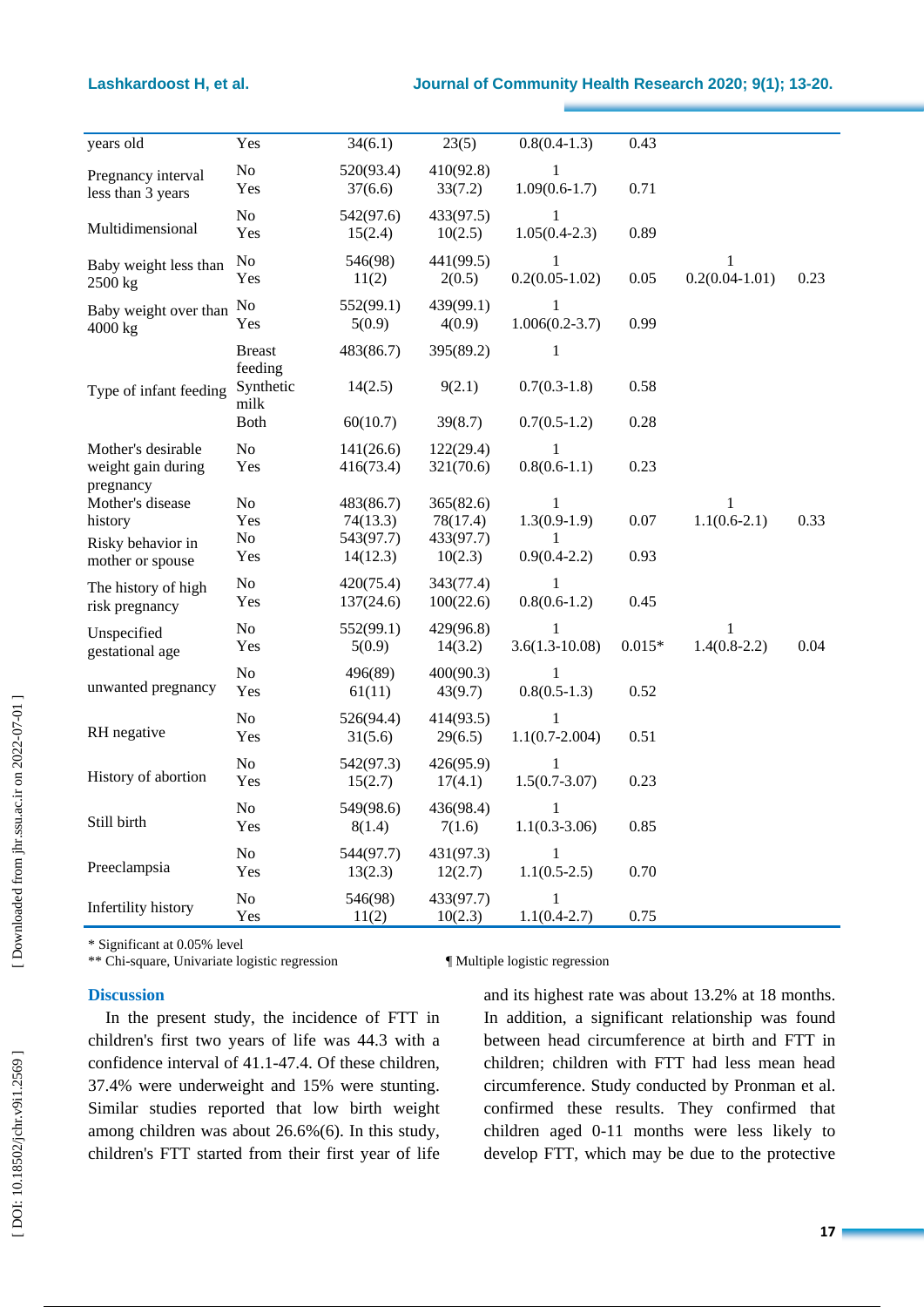role of the breast feeding ( 4 ) . At 12 months of age, a further FTT appears, which can be attributed to inappropriate complementary nutrition (9).

In the present study, no significant relationship was found between the history of high risk pregnancy in mothers and FTT. Study conducted by Blair and Hvelplund reported different results. So , history of abortion, stillbirth, and cesarean section had a significant relationship with children's FTT (10, 11 ) . A significant relationship was also reported between maternal age during labor and FTT in children. Mothers who were younger than 18 year s at the time of delivery were more likely to develop FTT in their children. However, no significant relationship was found in mother s over than 35 years of age. Hien showed that the risk of developing child's FTT increased in mother s under 24 year s and over 35 years. This can be attributed to the mothers' lack of readiness for taking care of their children or their boredom (6).

No significant relationship was found between birth ranking, number of children, first pregnancy, fifth pregnancy, and FTT, but research conducted by Hein, Hvelplund , and Mohammadpoorasl showed that children born in families with more than 3 to 5 children were more likely to have FTT. This can be justified by the fact that children were less considered in such families by parents ( 6, 11, 12 ) . In this study, we observed no significant relationship between the gestational interval less than 3 years and FTT in children, but Nahar and Victora indicated that less than 3 years of interval between pregnancies increase d the risk of developing FTT in children, which contradicts with our study (13, 14).

In this study, maternal BMI, height less than 150 cm, and mother's desirable weight gain during pregnancy had no significant relationship with FTT in children. Emond et al .'s results contradicted with our in this regard. They mentioned that maternal weight and height played an important role in the development of FTT  $(15)$ .

No significant relationship was also found between the type of infant feeding and the onset of supplemental nutrition with FTT in children. However, such studies indicated that long-term breastfeeding, early or later onset of supplemental nutrition, increase d the incidence of FTT in children  $(1,$ 1, 16 ) The current nutrition recommendations provided by the Pediatric Academy include exclusive breastfeeding for almost the first six months after birth. The best time to start complementary feeding is after 6 months of age, because at the end of 6 months of age, breast milk alone could not supply the needs of the child. Additionally, the gastrointestinal tract after 6 months of age has an admission for semi solid foods. If the supplemental nutrition starts earlier than this time, the risk of diarrhea and FTT would increase due to the lack of evolution of gastrointestinal tract.

In addition, FTT had no significant relationship with the child's gender and mother's occupation . However, Radhakrishna et al. reported that boys (17) were more susceptible to FTT than girls (11) and the incidence of FTT was greater in working mothers. These findings contradict with the results of this study ( 7, 18 ) .

In the present study, a significant relationship was found between mother's education level and FTT in children, so that having higher education had a preventive role in the development of children's FTT. Nahar and Khuwaja confirmed these results, which can be attributed to participants' better management, greater use of health services , and promotion of health care (13, 19 ) . However, such studies did not show a significant relationship between the level of mothers' education and childhood FTT ( 3 ) . In the present study, a significant relationship was found between the type of delivery and FTT. Natural delivery was a preventative factor in the development of childhood FTT; this result was confirmed by a study (11 ) . In this study, a significant relationship was found between uncertain pregnancy age and the incidence of childhood FTT; this finding was confirmed by a research (20 ) . We found no significant relationship between mother's disease history and FTT, which is contrary to a study (10).

Mother's high risk behavioral factors had no significant relation with childhood FTT, which can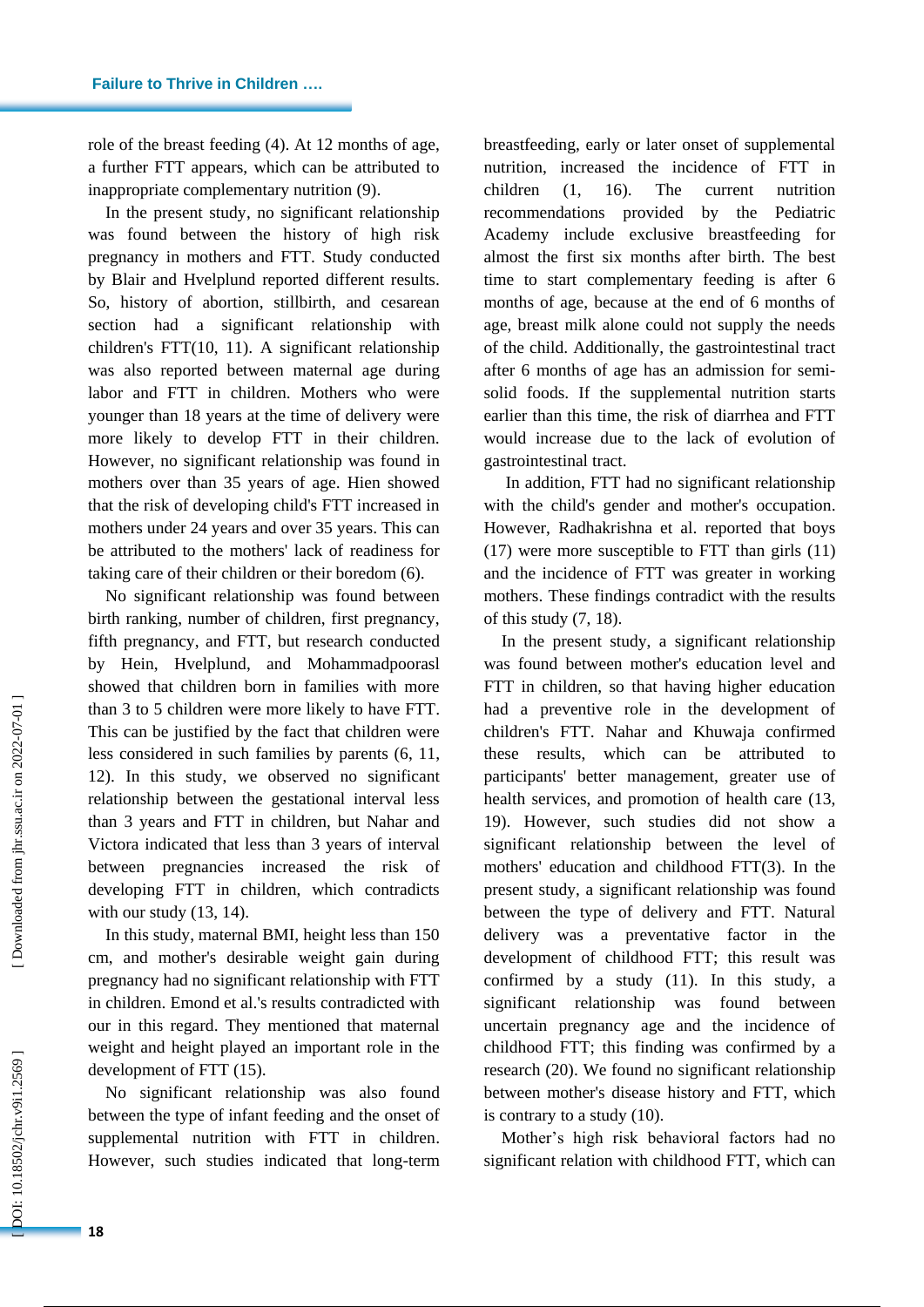be attributed to low maternal reporting due to their social shame. However, a study on risk factors for weight faltering in infancy according to age at onset reported significant correlation between mother's high risk behavioral factors and childhood FTT (21 ) .

### **Limitation**

Some data were corrupted due to the filing and could not be accessed. Furthermore, the data were not recorded for research purposes, which restricted our findings.

As we did not evaluate dietary intakes and dietary supplements, future researchers are recommended to evaluate the relationship of dietary intakes and dietary supplements with growth retardation.

### **Conclusion**

The result s of this study showed no significant

relationship between high risk behavioral factors in mothers and childhood FTT. Regarding the high incidence of FTT in children, increasing parents' awareness, starting the nutritional supplements timely, promoting household health , as well as preventing and controling infectious diseases are recommended to improve the growth of children.

### **Conflict of Interest**

The authors declare d that they have no conflict of interest.

### **Acknowledgement s**

Ethics Committee of North Khorasan University of Medical Sciences was: IR.NKUMS.REC.1394.839

The authors would like to appreciate the health center staff who helped us in conducting the present study.

### **Reference**

- 1.Wright CM, Parkinson KN, Drewett RF. The influence of maternal socioeconomic and emotional factors on infant weight gain and weight faltering (failure to thrive): data from a prospective birth cohort. Archives of disease in childhood. 2006; 91(4):312 -7.
- 2.Berak M, Azari Namin L, Nemati A, et al. Failure to Thrive Risk Factors among Infants in Namin. Journal of Ardabil University of Medical Sciences. 2003; 3(4):14-18.[Persian]
- 3.Gohari MR, Salehi M, Zaeri F, et al. Application of random effect model for determining factors affecting FTT in less than 2 years children in east of Tehran. Razi Journal of Medical Sciences. 2012; 19(99):32 -9.[Persian]
- 4.Pronman L, Rondinelli M, Burkardt DD, et al. Pearson Syndrome: A Rare Cause of Failure to Thrive in Infants. Clinical pediatrics. 2019; 58(7):819-24.
- 5.Shekhi MF, Shamsi M, Khorsandi M, et al. Predictors accident structures in mothers with children under 5 years old in city of Khorramabad based on Health Belief Model. Safety Promotion and Injury Prevention. 2015; 3(3):199 - 206.[Persian]
- 6.Hien NN, Kam S. Nutritional status and the characteristics related to malnutrition in children under five years of age in Nghean, Vietnam. Journal of Prevention Medical Public Health. 2008; 41(4):232 -40.
- 7.AM Shamsir A, Ahmed T, Roy S, et al. Determinants of Under Nutrition in Children under 2 years of age from Rural Bangladesh. Indian Academy of Pediatrics. 2012; 49.
- 8.Naderi S. Growth indices of 2 -5 years old infants in Bandar Abbas day -care centers. Hormozgan Medical Journal. 2003; 6(4):31 -35.[Persian]
- 9. Nojoumi M, Tehrani A, Najmabadi S. Risk analysis of growth failure in under-5-year children. 2004; 7(3):195-200.
- 10. Blair P S, Drewett R F, Emmett P M, et al. Family, socioeconomic and prenatal factors associated with failure to thrive in the Avon Longitudinal Study of Parents and Children (ALSPAC). International journal of epidemiology. 2004; 33(4):839 -47.
- 11. Hvelplund C, Hansen BM, Koch SV, et al. Perinatal Risk Factors for Feeding and Eating Disorders in Children Aged 0 to 3 Years.Official Journal of the American Academy of Pediatrics. 2016; 137(2):2015 -2575.
- 12. Mohammadpoorasl A, Sahebihag M, Rostami F, et al. Factors related to undesirable growth of 6 month –2years old children in Tabriz -Iran. Journal of gorgan university of medical sciences. 2010; 12(3):45 -50.
- 13. Nahar B, Ahmed T, Brown KH, et al. Risk factors associated with severe underweight among young children reporting to a diarrhoea treatment facility in Bangladesh. Journal of health, population, and nutrition. 2010; 28(5):476.